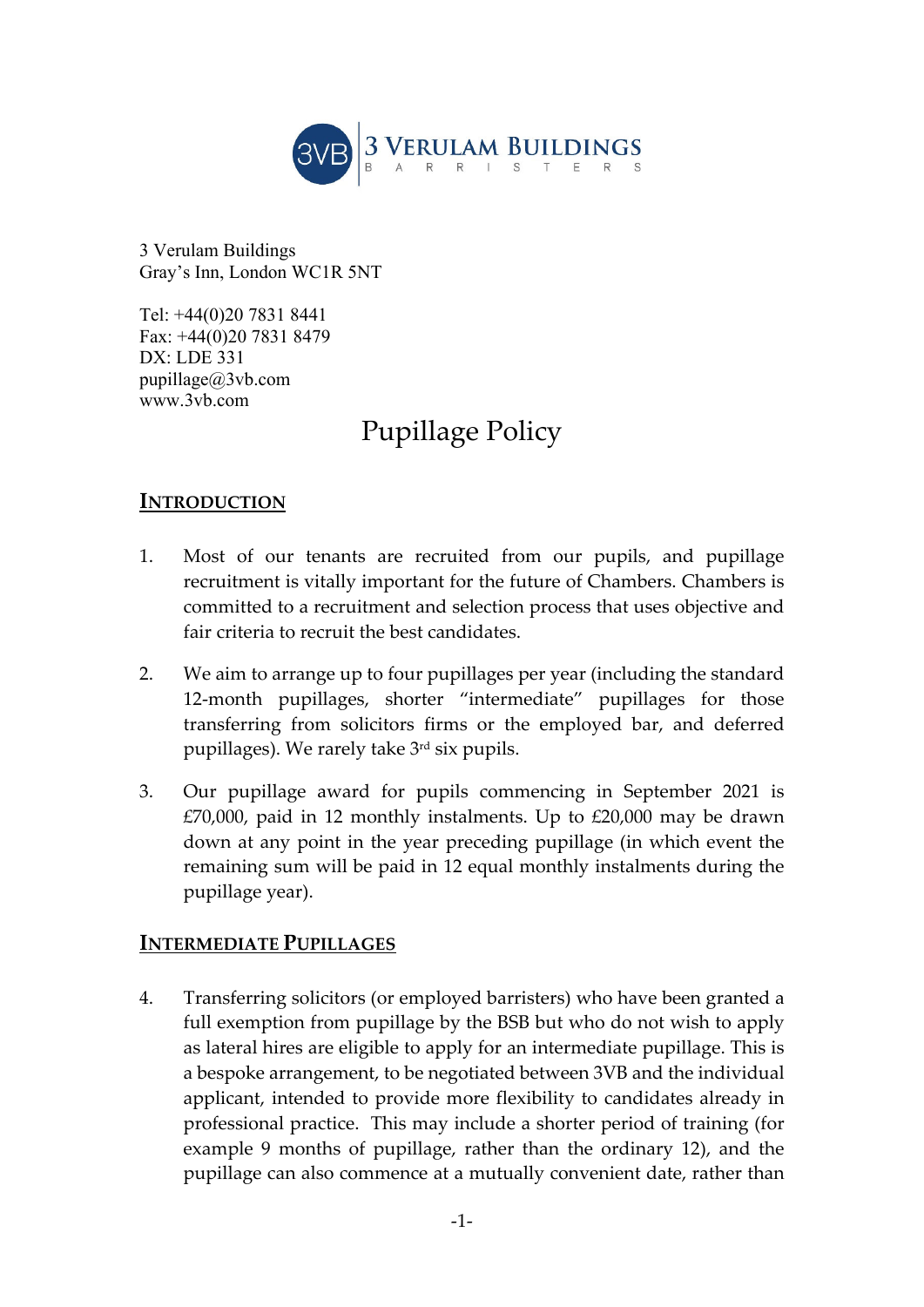in the October of the year following the application, as for ordinary 12‐ month pupillages.

#### **APPLICANTS TO 3VB**

- 5. 3VB is one of London's strongest commercial sets of chambers. Its members are widely recognised as leading practitioners in a variety of the fields that make up international commercial practice: banking, financial services, commercial and contractual disputes, civil fraud, energy, insolvency, insurance, international arbitration, IT and telecoms, media and professional negligence. 3VB prides itself on its professional expertise and the outstanding opportunities afforded to all tenants to build leading commercial practices. It is a forward‐looking set, with excellent practice managers and first-class facilities. Our work often involves a balance between drafting advices, pleadings and skeleton arguments and appearing in court in (often long) trials and appeals, frequently with millions of pounds at stake. An interest in commercial law, resilience, and a certain element of commercial common sense are necessary for the type of work we do. It is appreciated that some of our applicants will have limited commercial experience but will have opportunities to develop commercial awareness during pupillage and beyond. The aim of the selection process is to identify those applicants who will make the best commercial barristers given the right learning environment.
- 6. Pupillage at 3VB is promoted and administrated in accordance with the requirements of the Bar Qualification Manual and BSB Handbook. We publicise our pupillages widely, including in student publications, at Law Fairs and on our website. We encourage applications from all interested and serious candidates, whatever their university and/or professional background. We have no preference for an undergraduate law degree over the one‐year conversion course or vice versa. In recent years our new tenants have come from each route in roughly equal numbers.
- 7. Chambers is committed to upholding its Equality and Diversity policy in recruitment. Further:
	- 7.1. We particularly welcome applications from female, disabled and non‐white candidates which groups are, at present, under‐ represented at the Commercial Bar.
	- 7.2. 3VB operates an equal opportunities policy. No applicant for pupillage will be discriminated against on the basis of their race, colour, ethnic or national origin, nationality, citizenship, age, sex, sexual orientation, marital status, disability, religion or political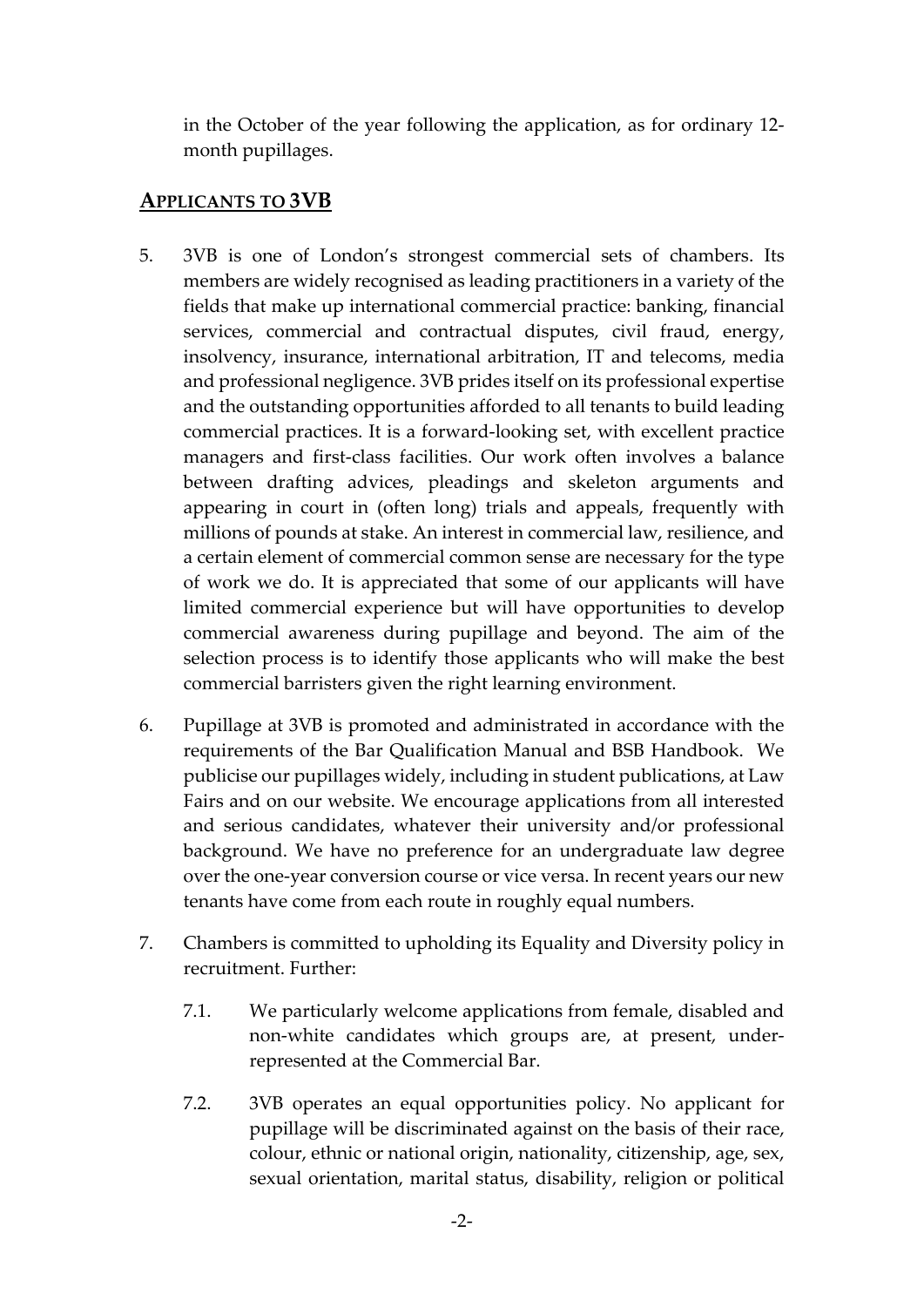persuasion. Recruitment is conducted in accordance with our statutory and regulatory obligations including those arising under the Equality Act 2010 and the BSB Handbook.

- 7.3. The Pupillage Committee and any interview panels are trained in equality and diversity as it applies to recruitment, and Chambers records and monitors its equality statistics (which are anonymously produced through the Pupillage Gateway system).
- 7.4. We are prepared and willing to make all reasonable adjustments to accommodate disabled applicants, pupils and tenants, and candidates with a disability are asked to indicate during the application process the nature of their disability and any adjustments they think 3VB might have to make to accommodate them as regards the application process and as regards pupillage and tenancy, in order that Chambers can ensure that such adjustments are reasonable and viable. 3VB is wheelchair accessible and has conference rooms and tenants' accommodation available on the ground floor. A copy of 3VB's Reasonable Adjustments policy will be made available to pupils on request.
- 7.5. We have a Chambers Equality and Diversity Policy and Action Plan, which is regularly reviewed and updated. This is intended to ensure that we abide by our equality and diversity obligations and to reflect our commitment to fairness and open access. The E&D Policy covers, among other matters, recruitment training, practice development, and fair allocation of work. In addition, Chambers has policies on parental leave and flexible working, and reasonable adjustments (referred to above).
- 8. By the time of commencement of pupillage (not at the time of application) candidates must have completed the vocational component of Bar Training and be in a position to practise at the Bar of England and Wales. This is subject to any different arrangements that may be made in exceptional circumstances such as the current public health emergency.

## **THE SELECTION PROCESS**

9. Chambers recruits its pupils through the Pupillage Gateway (www.pupillagegateway.com) that opens in the January of the calendar year before the commencement of the pupillage in October. Applicants that are exempt from the Gateway process (such as some transferring solicitors) may apply by CV and covering letter at any time but frequently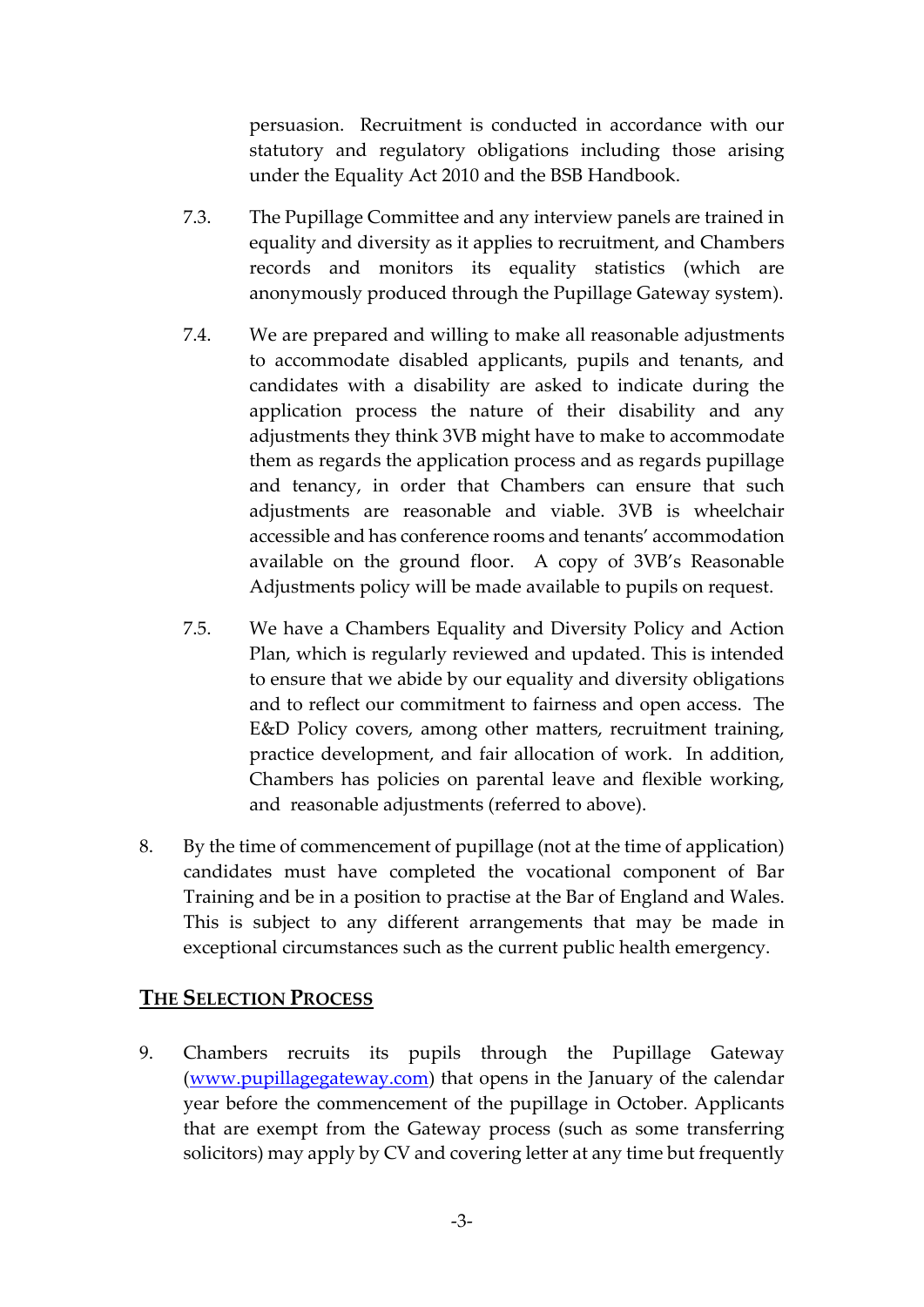such applications will be assessed at the same time as the Gateway process.

- 10. Selection of pupils from those applicants applying through the Pupillage Gateway is generally undertaken by the following process:
	- 10.1. The short-listing of applications by one or more selection panels, each of at least two members of Chambers, by reference to the Pupillage Gateway application form and records from the applicant's mini‐pupillage in Chambers.
	- 10.2. The first round interviews of c.35 applicants for approximately 15 to 20 minutes each. This involves discussion of a particular legal or other issue (the same issue for every applicant) and further discussion generally. Each candidate will be interviewed by one of two panels, each of at least three members of Chambers.
	- 10.3. The second round interviews of c.15 applicants for approximately 30 to 45 minutes each. This involves discussion of a legal problem for which the applicant will have limited time to prepare. Each candidate will be interviewed by the same panel of at least four members of Chambers. References may be called on before or after second round interview. Referees will be asked to provide references in accordance with the selection criteria and to provide an objective assessment of the applicant.
- 11. Ordinarily the two interview stages will be carried out in March‐April each year.
- 12. No member of Chambers who shares family or close friendship links to an applicant shall sit on any panel evaluating that applicant. Conflicts or potential or apparent conflicts of interest should be identified and dealt with at the earliest possible opportunity.
- 13. The members of the selection and interview panels will assess the candidates independently on the basis of the selection criteria set out below, and the panels will then make decisions on the basis of discussion and agreement or, where agreement is not possible, majority voting. No member of Chambers shall have a veto over any applicant. Frequently the panel shall include one or both of the Chair of the Pupillage Committee and the Pupillage Secretary.
- 14. The decision as to whether an applicant progresses through each stage of selection and is made an offer of pupillage shall be made on the basis of the selection criteria set out below: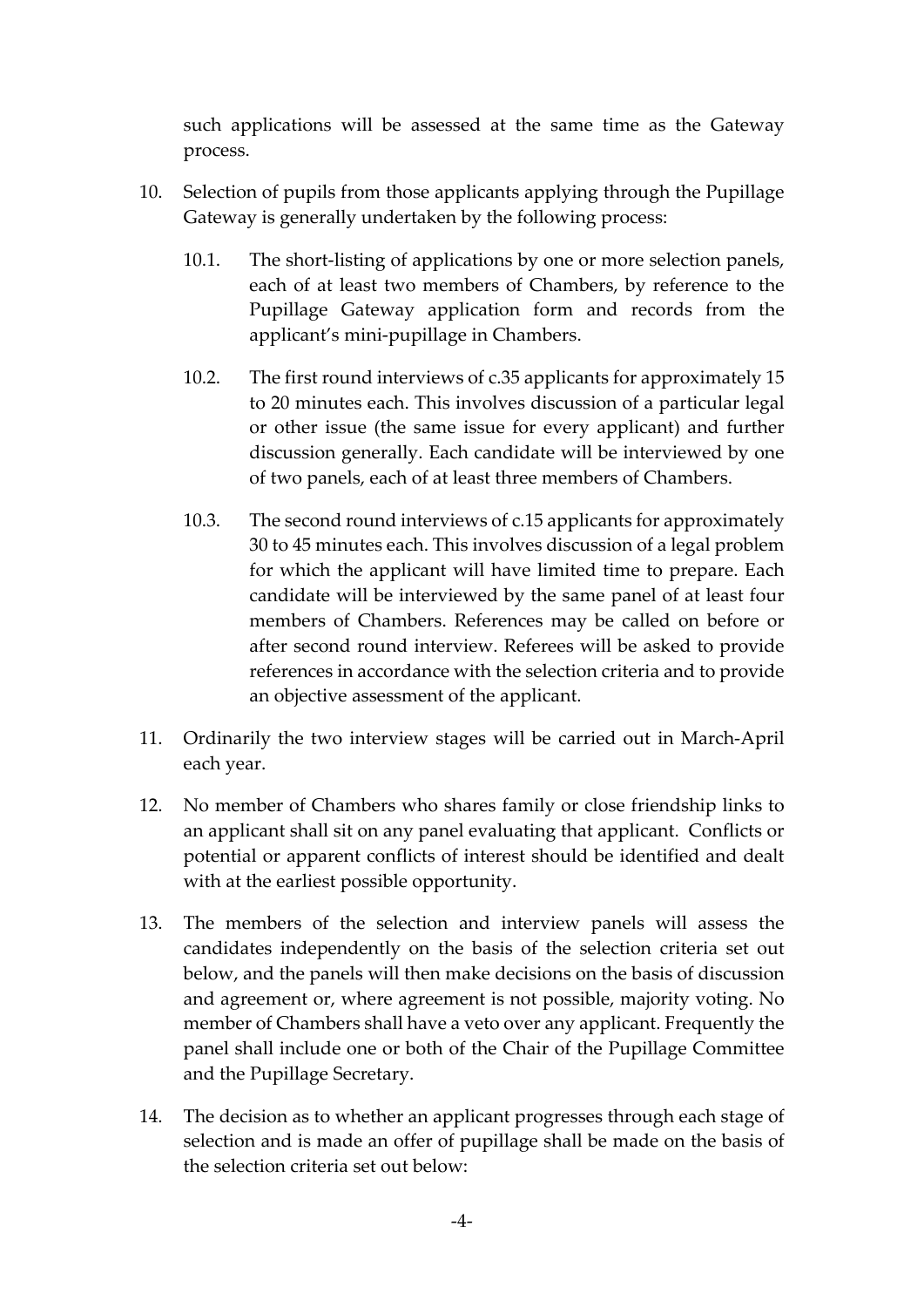14.1. High intellectual and analytical ability, and written communication skills, out of 15

> The panel will look for an ability to absorb complex information rapidly and to present argument logically and persuasively, and generally to communicate well in writing.

> In the first instance, such qualities will frequently be evidenced by degree results (including where applicable GDL and other postgraduate results). Performance in the vocational component of Bar Training may also be relevant (where completed at the time of application). Other relevant experience disclosed by the candidate's CV and/or interview will be taken into account, and, where the candidate has done a mini‐pupillage at 3VB, feedback from mini‐pupil supervisors will be highly relevant. As a general guide, an applicant will be unlikely to reach the first round interview without a good 2:1 in their undergraduate studies (as well as a good record on the GDL where applicable). Past results suggest that successful applicants for pupillage often have a first class degree or a Masterʹs degree (or both).

> In interview, these qualities will be evidenced by the strength of analysis, ingenuity and flexibility of the applicant's arguments.

#### 14.2. Oral advocacy and impact, out of 8

The panel will look for candidates who can take part in discussions and present arguments in an articulate, persuasive and compelling manner. In the first instance, candidates will be expected to show evidence of an interest in and aptitude for advocacy, usually through mooting competitions or debating, or through *pro bono* experience such as the Free Representation Unit. In interview, these qualities will be evidenced by the delivery of the applicant's arguments and their general conversational abilities.

#### 14.3. Temperament, commercial sense and motivation, out of 7

The panel will look for candidates who have a demonstrable commitment to and understanding of the career path they are seeking to follow, i.e. practice at the Commercial Bar and 3VB in particular. These candidates will display an ability to work well under pressure, and to deal with the problem‐solving and client‐ care aspects of practice at the Bar.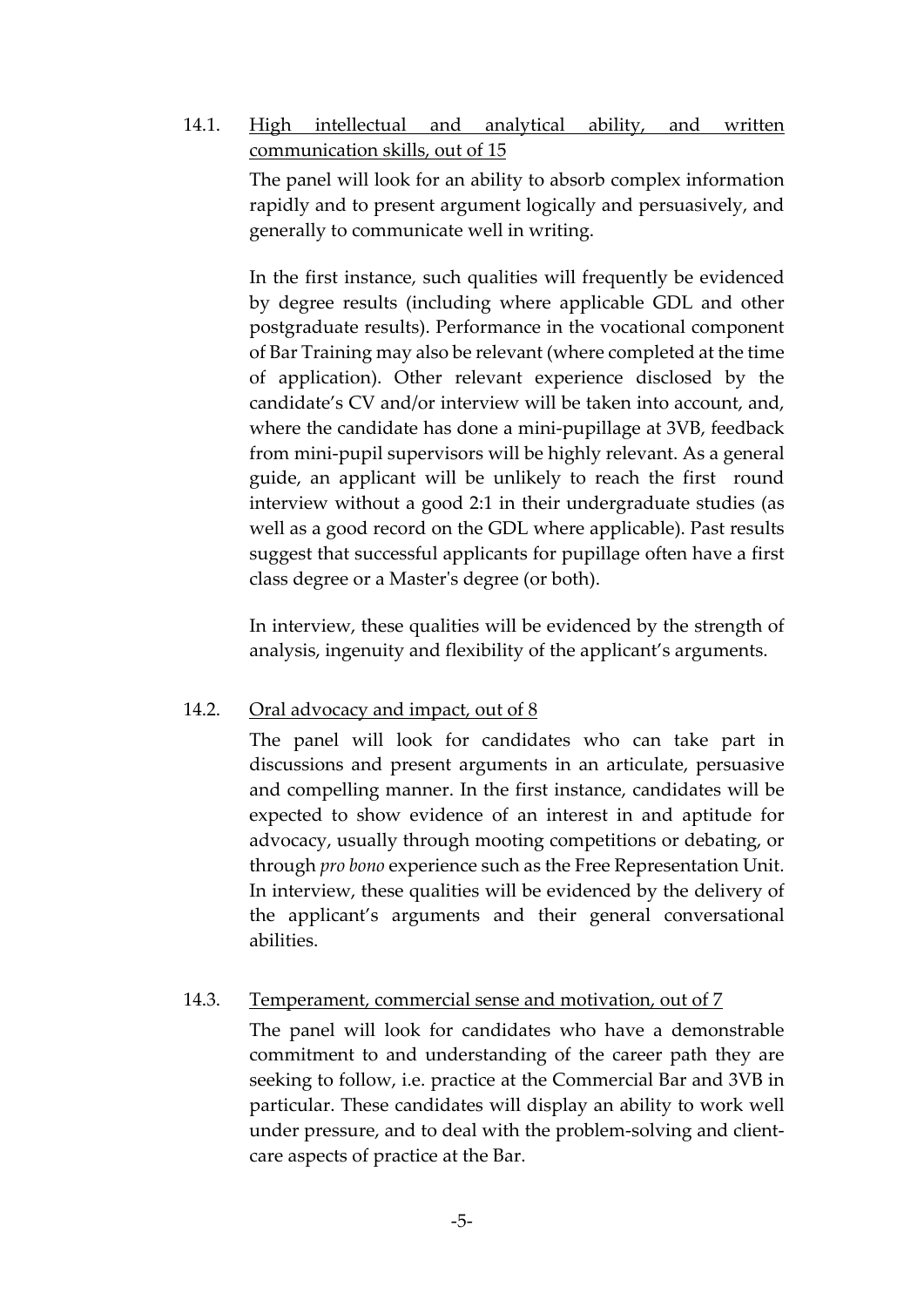In the first instance, this may be evidenced by mini‐pupillages undertaken at 3VB or other established commercial sets and/or other relevant work experience, as well as achievement in non‐ academic fields or in overcoming adversity. In interview, these qualities will be evidenced by the applicant's demeanour and reactions, especially when faced with counter‐arguments and unexpected points of discussion. We would expect candidates to display their interest in commercial matters and current issues in commercial litigation when discussing topical issues during mini pupillage or at interview.

(Total score, out of 30.)

15. We will endeavour to give feedback to unsuccessful applicants who reach the second round interview stage where requested.

#### **PUPIL SUPERVISORS**

- 16. Chambers will provide:
	- 16.1. a suitable training programme that enables them to meet the competences in the Professional Statement to the threshold standard, in accordance with the Curriculum and Assessment Strategy; and
	- 16.2. all necessary assistance in complying with their regulatory obligations e.g. registering their pupillage with the BSB, applying for any necessary waivers and obtaining a provisional practising certificate.
- 17. Chambers has a large number of qualified pupil supervisors (i.e. the majority of juniors who are senior enough to be eligible), and further information as to who is qualified at any particular time is available from the Pupillage Secretary.
- 18. The formal obligations of supervisors are set out in the Bar Qualification Manual. Pupil supervisors will:
	- 18.1. devote sufficient time and attention to the supervision process to seek to assist the pupils in learning and practising the skills they need to learn and practice;
	- 18.2. give regular guidance, advice and feedback that is sufficiently detailed to be useful on the pupil's work;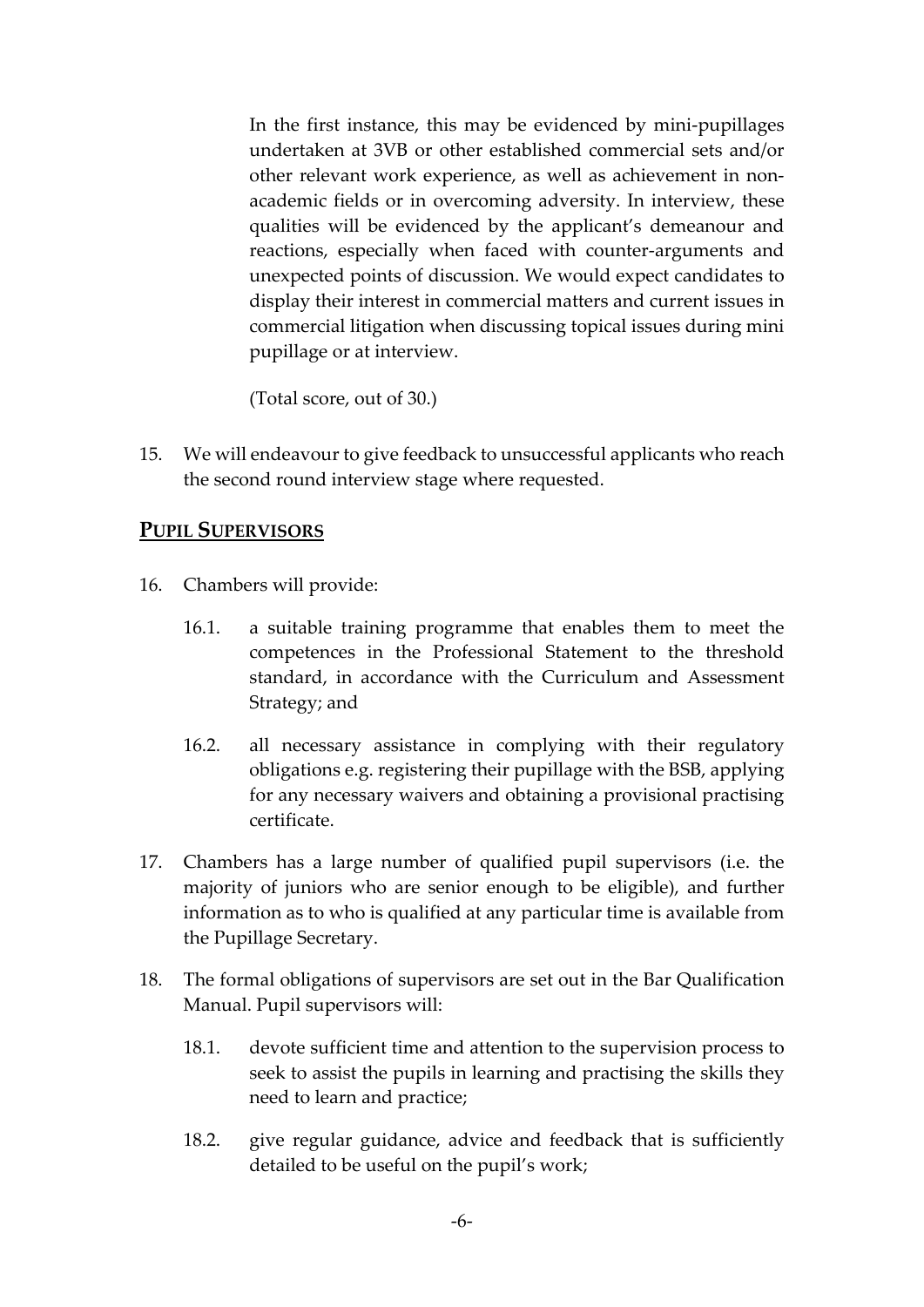- 18.3. oversee the pupil's work-load to ensure that they are not overworked and have sufficient time for their work for the pupil supervisor, their work for other members of Chambers, their own instructions, their compulsory training courses, and Chambers advocacy exercises;
- 18.4. maintain familiarity with the relevant pupillage rules and guidelines, and perform all compulsory pupil supervision training courses; and
- 18.5. perform all other tasks and responsibilities required by the Bar Qualification Manual.

## **THE PUPILLAGE**

- 19. The aim of our pupillage is to train our pupils for practice in Chambers as commercial barristers of the highest standard: that is, barristers able to advise on, draft and argue cases that are often factually complex, legally difficult and of high value. Our pupillage process aims to accomplish this by providing four pupil supervisors for three months each, selecting pupil supervisors with different practices but all of whom are among the best juniors at the Commercial Bar.
- 20. Our expertise and reputation means that, in addition to the usual range of commercial disputes of all sizes (including international arbitration, treaty arbitration, general commercial, professional negligence, civil fraud, insurance, insolvency, financial services and general commercial work), we also generate more opportunity than most commercial chambers for a healthy mix of very large and small pieces of litigation. We would expect our pupils to develop good exposure to many of these practice areas and matters of different sizes.
- 21. New pupils will take part in an induction meeting and be shown around Chambers. They will be introduced to the clerks and to the Head(s) of Chambers.
- 22. Prior to commencement of pupillage, pupils are expected to agree to:
	- 22.1. be bound by the terms of their written pupillage agreement, this Pupillage Policy and the further document Notes on Pupillage (supplied at the time of commencement);
	- 22.2. act appropriately, conscientiously and professionally at all times; comply with all applicable rules and regulations; only exercise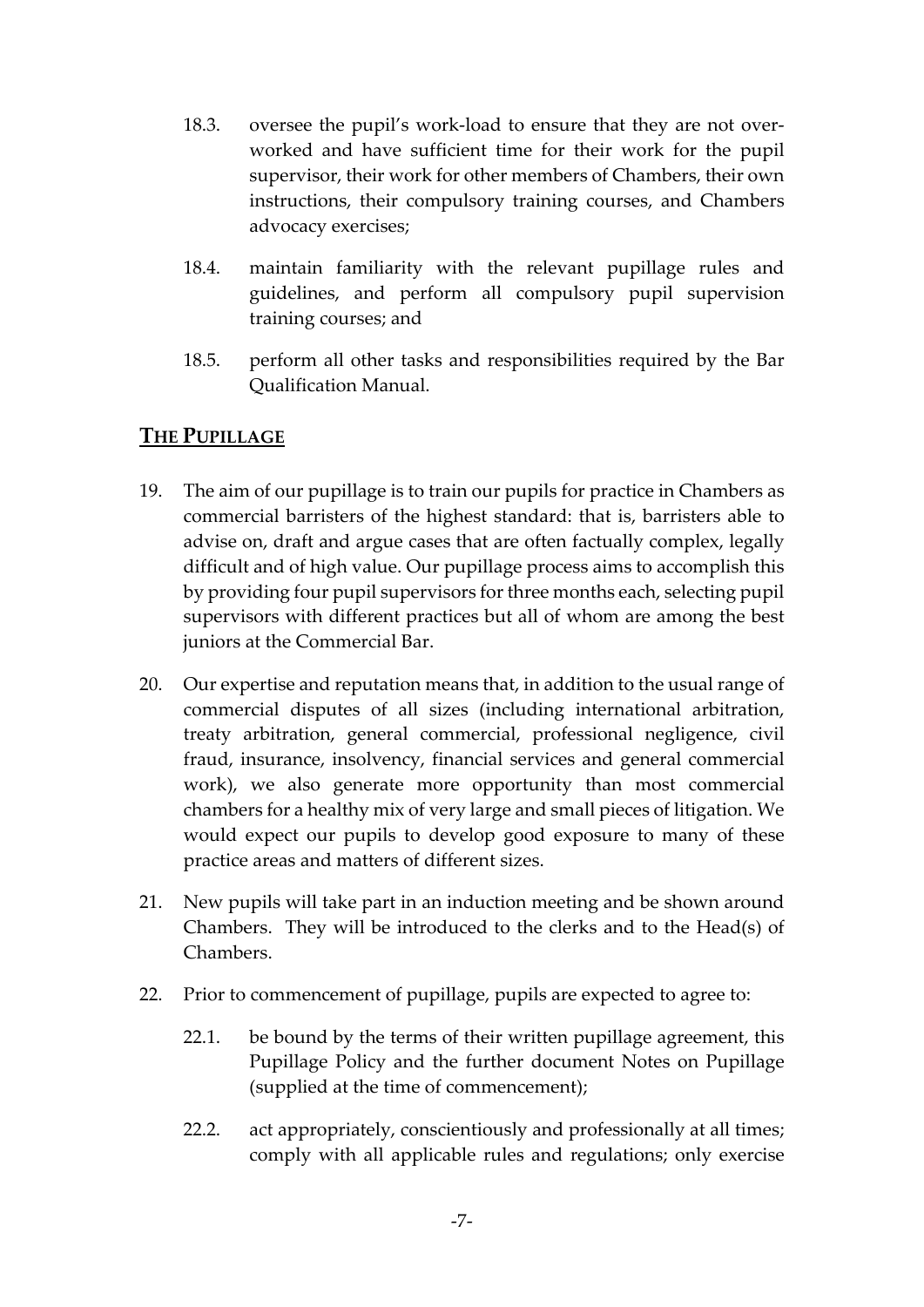rights of audience with his or her pupil supervisor's approval; and

- 22.3. maintain absolute confidentiality over all matters learned from reading papers, attending conferences, discussing cases with members of Chambers and attending private court hearings or otherwise.
- 23. Pupils will normally share their pupil supervisor's room (although during the Covid‐19 pandemic, alternative remote‐working arrangements have been made to comply with government guidance and to maintain appropriate social distancing). They will have access to the Chambers library, email system and other Chambers facilities. Chambers will provide pupils with an encrypted chambers laptop, an advanced PDF software subscription, and a subscription to the video platforms we use. Pupillage training will involve the appropriate use of remote working practices including remote hearings and conferences.
- 24. Pupils' hours will depend upon the work their pupil supervisor is doing at any particular time, but pupils are generally not expected to work long hours or weekends.

## **HOLIDAYS, SICKNESS, ABSENCE**

- 25. Pupils are entitled to a minimum of 20 days' annual leave in addition to Bank Holidays. Annual leave is a matter for discussion with pupil supervisors, except that the Bar Standards Board requires pupillage to be extended if a pupil takes more than two weeks' holiday during each six months of their pupillage.
- 26. Pupils are generally encouraged to take holidays during the legal vacations and/or at the same time as their pupil supervisor. If a pupil wishes to take a holiday at some different time, this should be cleared with the pupil supervisor or the Chair of the Pupillage Committee or Secretary to the Committee.
- 27. Short periods of absence due to illness or a bereavement are sometimes unavoidable, and pupils must inform their pupil supervisors. If circumstances require a longer period of absence, the Chair of the Pupillage Committee or Secretary to the Committee and pupil supervisor will determine the impact of longer periods of leave on pupillage and whether the period of pupillage should be extended.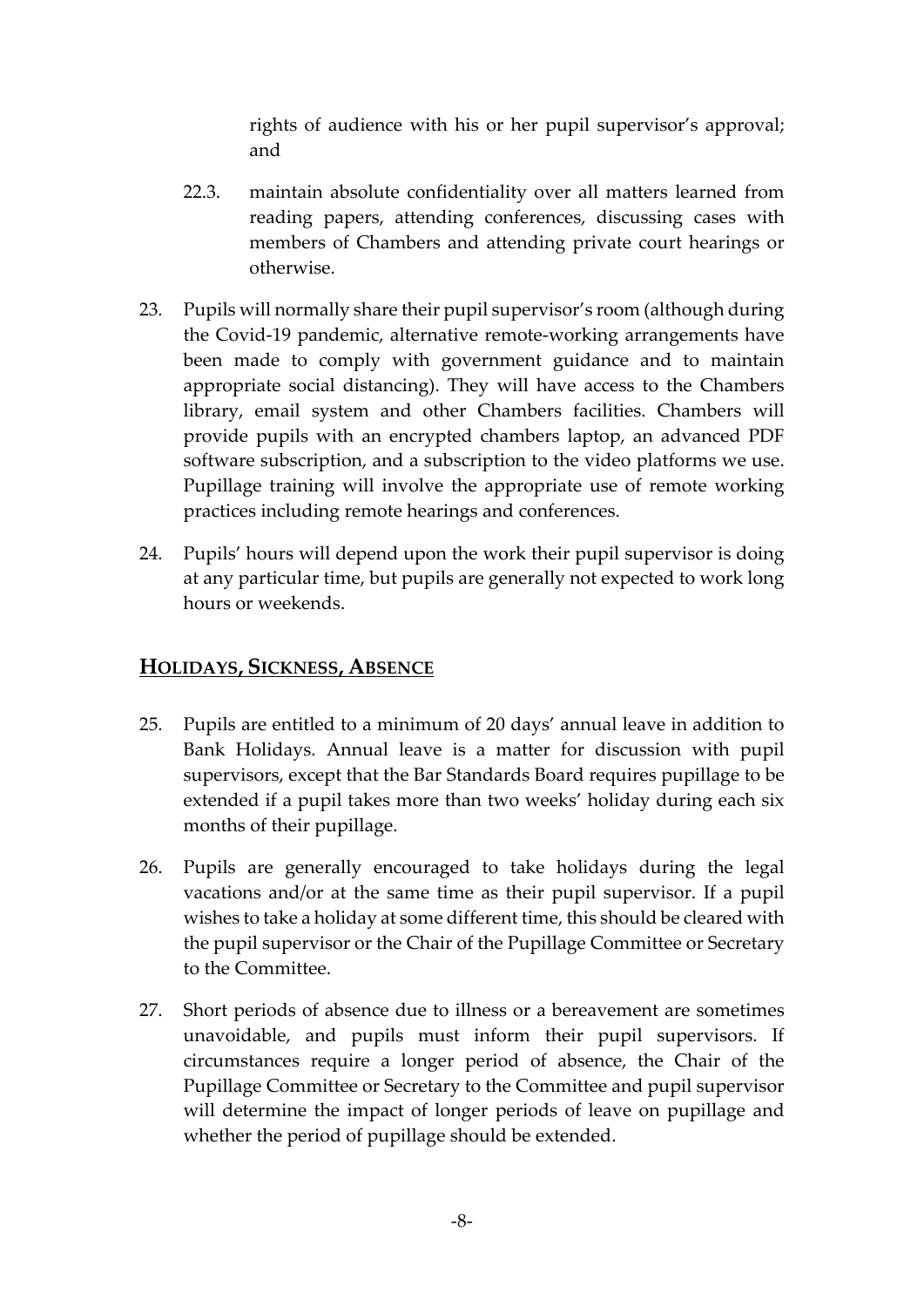- 28. If the pupillage is to be extended, Chambers will notify the BSB of the new date that the pupil will be completing pupillage by completing the relevant **Notification** of material change in pupillage form.
- 29. Pupils must apply to the BSB for dispensation if they need to take a substantial break from pupillage and extending the pupillage would not be appropriate in the circumstances.
- 30. Maternity/paternity leave arrangements should follow our parental leave policy and individual parental leave arrangements should be discussed with the Chair of the Pupillage Committee or Secretary to the Committee and pupil supervisor.
- 31. Pupils do individual pieces of work for other members of Chambers in addition to the work done for their supervisors. Pupils are also assigned 'shadow supervisors', who are more junior members of Chambers than the pupil supervisors. This is designed to give pupils contact with the more junior members of Chambers.
- 32. We also conduct assessed advocacy training periodically throughout pupillage, in order to improve pupils' advocacy by practising certain types of interlocutory hearings that they are likely to encounter in the early years of practice.

#### **FEEDBACK AND PERFORMANCE REVIEWS**

- 33. Pupil supervisors and other members of Chambers for whom pupils complete work will give feedback as part of the normal pupillage process.
- 34. Feedback will be given during the assessed advocacy exercises.
- 35. At the end of each of the four seats, there will be a review of progress and attainment during the period.
- 36. Each pupil will receive a six month review by the Chair of the Pupillage Committee or a delegate, drawing on feedback from pupil supervisor and others for whom the pupil has done work to date. At the review meeting, pupils are also encouraged to assess their own performance and progress and raise any issues arising from pupillage. The objectives of the review are to discuss performance, set objectives, identify the pupil's strengths and weaknesses that need to be addressed, encourage improvement where necessary, and enable feedback to be given.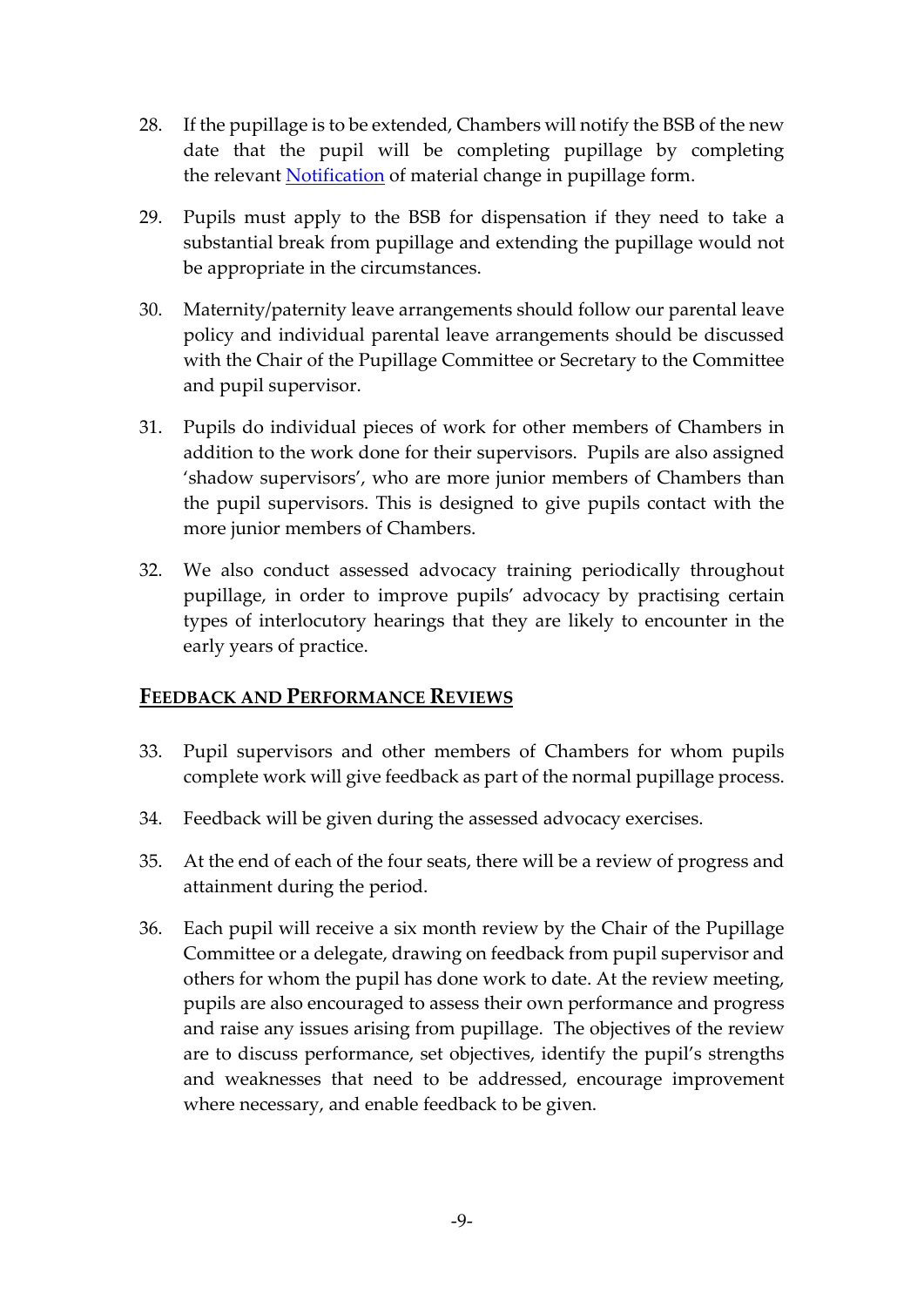## **THE PUPILLAGE AWARD, FURTHER REMUNERATION AND EXPENSES**

- 37. As noted above, our pupillage award for pupillages commencing in September 2021 is £70,000, paid in 12 monthly instalments. Up to £20,000 may be drawn down at any point in the year preceding pupillage (in which event the remaining sum will be paid in 12 equal monthly instalments during the pupillage year).
- 38. If for any reason the pupillage ends early, the pupil will be entitled to the fraction of the pupillage award that corresponds to the number of months of pupillage completed, with any overpayment to be repaid to Chambers. Except in the case of early termination, all pupils (even if not offered tenancy) will complete their 12 month pupillage (unless another agreement is reached). Pupils will not be entitled to stay in Chambers beyond their 12 months unless they have been offered tenancy.
- 39. Pupils may be instructed (by solicitors or other clients) to undertake their own work (confined to a noting brief during the first six) and will be entitled to retain the remuneration negotiated by their clerks in addition to their pupillage award. This work shall be fairly distributed by the clerks according to availability and expertise, but with an aim to a broadly equal distribution of paid work among the pupils.
- 40. Chambers will cover the cost of the compulsory training courses and reasonable travel expenses where a pupil is asked to travel by a member of Chambers for a particular matter (the payment of travel expenses incurred by pupils undertaking their own work will be negotiated by their clerks).

#### **THE WITHDRAWAL OR TERMINATION OF PUPILLAGE**

- 41. Pupils may withdraw from pupillage prior to its commencement at any time or terminate their pupillage early on giving not less than 1 months' written notice to Chambers.
- 42. Chambers is entitled to withdraw the pupillage offer at any point prior to its commencement or to terminate the pupillage during the pupillage with immediate effect (with the consequences for the Pupillage Award described at paragraph 38 above), if a pupil:
	- o commits a serious breach of the BSB Handbook;
	- o commits a serious or persistent breach of Chambers' policies, procedures or applicable codes of conduct;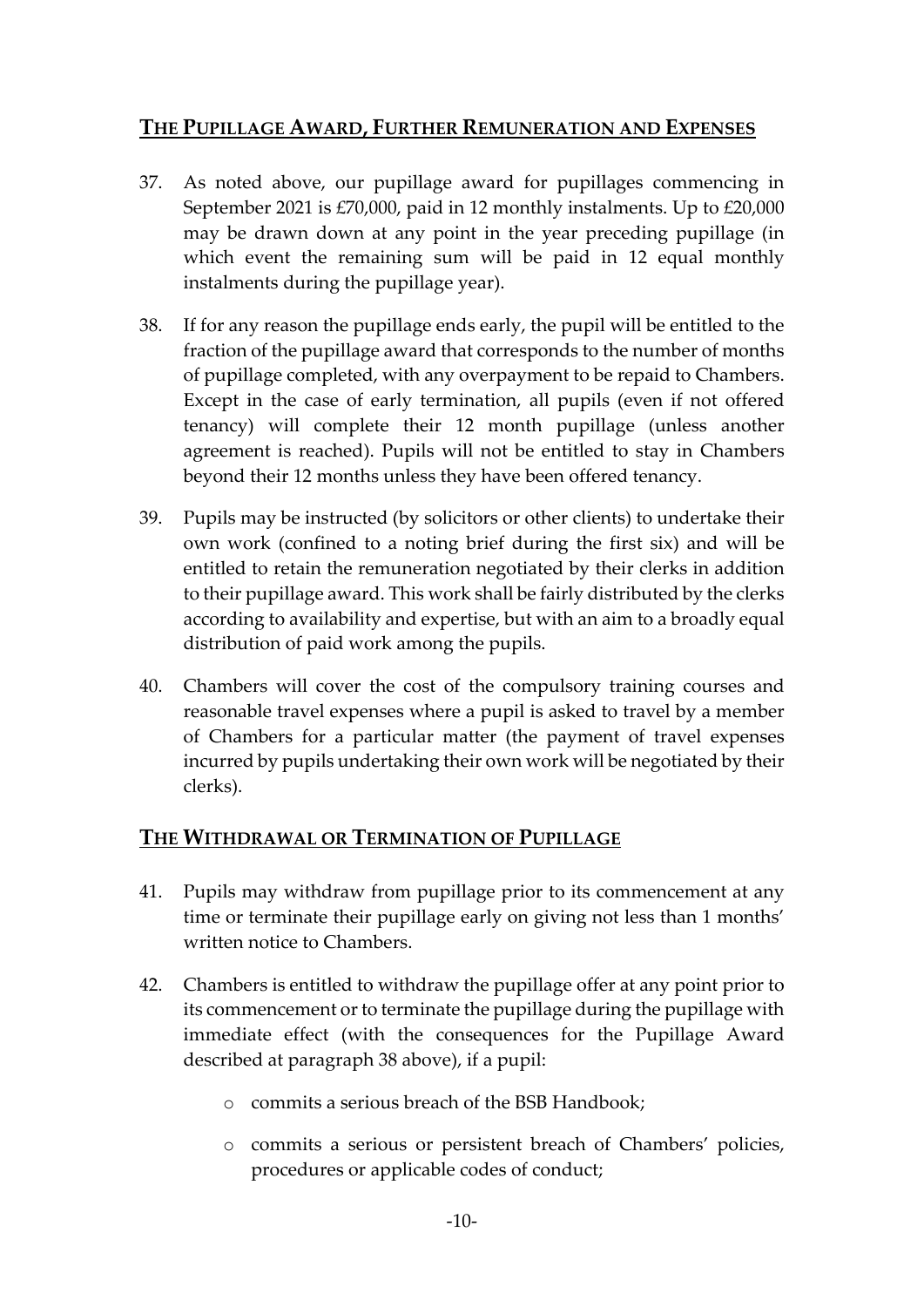- o has their pupillage terminated pursuant to Chambers' Disciplinary Policy for Pupils (including termination pursuant to any modification of that Policy);
- o is convicted of a criminal offence (other than an offence under any road traffic legislation in the UK or elsewhere for which a fine or non‐custodial penalty is imposed);
- o fails to meet the minimum attendance or other regulatory requirements of the BSB for commencing or completing the nonpractising or practising periods of the pupillage training;
- o during the practising period of pupillage, ceases to hold a valid practising certificate;
- o commits acts or omissions (whether or not in the course of the pupillage) that bring or are such as to risk bringing the name or reputation of Chambers or its members into disrepute or to prejudice the interest of Chambers; or
- o assumes an immigration status rendering the pupil ineligible to undertake or complete the pupillage.
- 43. Chambers may also withdraw or terminate a pupillage on giving 1 month's notice in the event that it ceases, or will cease, to be authorised by the BSB as an Authorised Education and Training Organisation or there is another regulatory, financial or practical impediment to Chambers continuing to provide pupillage training. If, during pupillage, Chambers ceases to be able or authorised to take pupils, Chambers will promptly notify the BSB. In that event, Chambers will use its best endeavours to assist pupils to identify another set of chambers where they can complete their training (Authorisation Framework and Bar Qualification Manual Part 2 C3). In this event, the members of Chambers responsible for assisting are the Head of the Pupillage Committee and the Pupillage Secretary.

#### **TENANCY**

- 44. Pupillage does not entail that an offer of tenancy will be made. The offer of a tenancy is in the sole discretion of Chambers.
- 45. Tenancy offers are usually made in July, based on the strength of the pupil's performance during the first nine months of pupillage (as recorded in reports by pupil supervisors and by those for whom the pupil has worked) and the recommendation of the Pupillage Committee.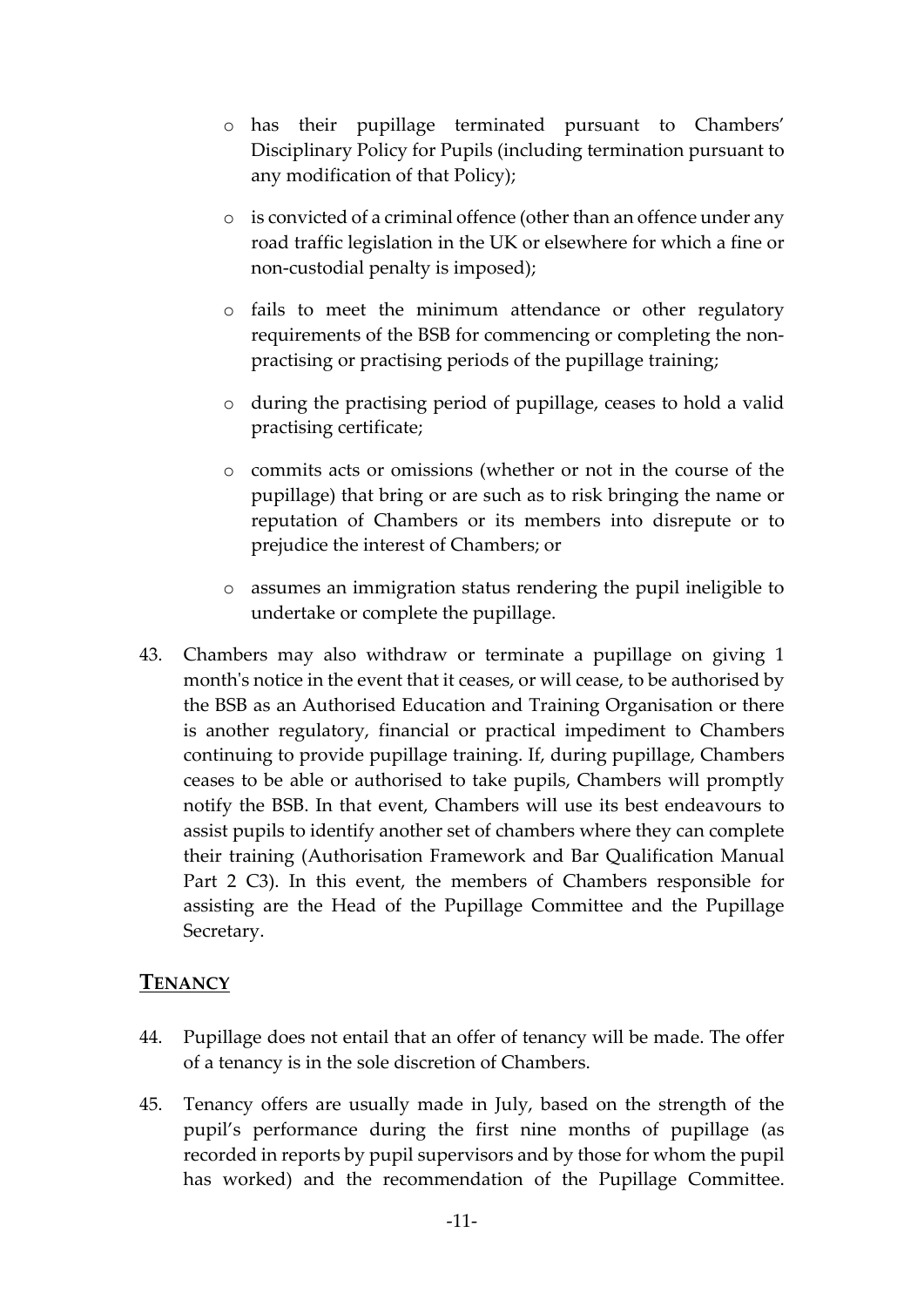Chambers is not bound to follow the recommendation of the Pupillage Committee, but the recommendation does carry very significant weight.

- 46. We have no fixed number of tenancies that we will offer to our pupils in a particular year. We expect that any pupil who meets the required standard will be offered a tenancy. 3VB's policy is to offer pupillage only to those candidates with the potential to become tenants in Chambers. 3VB recruits no more pupils than there are available spaces for new tenants. Each pupil is therefore judged solely on his or her own merit; pupils do not compete against each other; they are only unsuccessful in securing tenancy if the calibre of their work by the time of the decision does not meet the high standard expected of a junior tenant at 3VB.
- 47. Once a pupil has become a member of Chambers, pupils can expect to build up their own practice, both by continuing with smaller hearings and opinions (often in banking and insolvency matters) on their own account, and starting to be led on larger cases.
- 48. If a pupil is not offered tenancy we have a good record of assisting our ex‐ pupils to find a 3rd six, tenancy or position elsewhere.

## **COMPLETION OF PUPILLAGE**

- 49. Applicants, pupils and supervisors are referred to the BSB's Bar Qualification Manual, $1$  which sets out the obligations and guidance applicable to pupillages generally.
- 50. Pupillage training is now geared towards an assessment of pupils against the Professional Statement for Barristers Incorporating the Threshold Standard and Competences,<sup>2</sup> which describes the knowledge, skills and attributes that all barristers are expected to have on "day one" of practice. Pupillage in Chambers is designed to ensure that all pupils are in a position to meet the requirements of the Professional Statement.

## **GRIEVANCES AND COMPLAINTS**

51. Chambers has a complaints procedure available to all pupils. A copy of the procedure is available on request. If possible, pupils should raise any

<sup>1</sup> https://www.barstandardsboard.org.uk/training-qualification/bar-qualification-manual.html 2https://www.barstandardsboard.org.uk/training‐qualification/the‐professional‐ statement.html